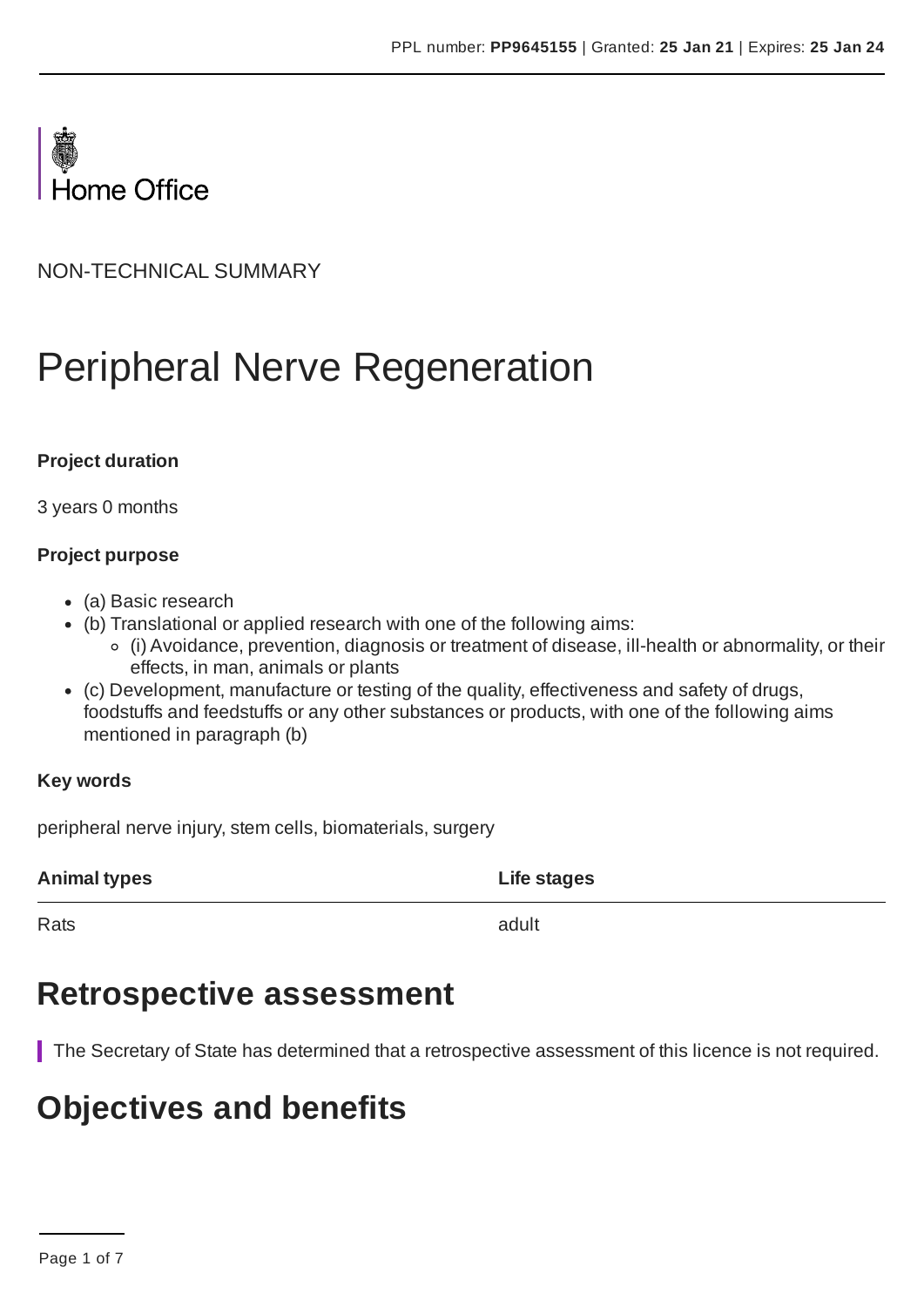#### **Description of the projects objectives, for example the scientific unknowns or clinical or scientific needs it's addressing.**

#### **What's the aim of this project?**

To improve peripheral nerve regeneration following traumatic injury using stem cells and biomaterials.

**Potential benefits likely to derive from the project, for example how science might be advanced or how humans, animals or the environment might benefit - these could be short-term benefits within the duration of the project or long-term benefits that accrue after the project has finished.**

#### **Why is it important to undertake this work?**

Peripheral nerves carry information from the brain and spinal cord to their target organs. They are essential for movement, sensation and other important functions such as temperature control. Peripheral nerves are commonly injured following trauma (e.g road traffic accidents, workplace incidents) or following surgical removal of a cancer (e.g. prostate cancer). The subsequent disability following peripheral nerve injury can be significant and wide ranging effects including (but not limited to) complete loss of a limb's function, sexual dysfunction, inability to control and move facial muscles and pain. Current treatment options are limited and even with optimal access to current treatments, outcomes remain extremely poor.

#### **What outputs do you think you will see at the end of this project?**

The primary output of this project is to produce a medical device that (i) replaces the need for a nerve graft (where a healthy nerve is sacrificed in order to reconstruct an injured nerve) and (ii) improves upon outcomes for patients receiving this treatment. Outputs will also include scientific publication of our findings which will inform further research in the field.

#### **Who or what will benefit from these outputs, and how?**

Within the short term, researchers looking at further understanding the nature of peripheral nerve injury will be greater informed by the publication of our findings. In the long term, if successful, patients with peripheral nerve injury will benefit from an alternative treatment options to nerve grafting (which otherwise involves sacrificing the function of a working nerve).

#### **How will you look to maximise the outputs of this work?**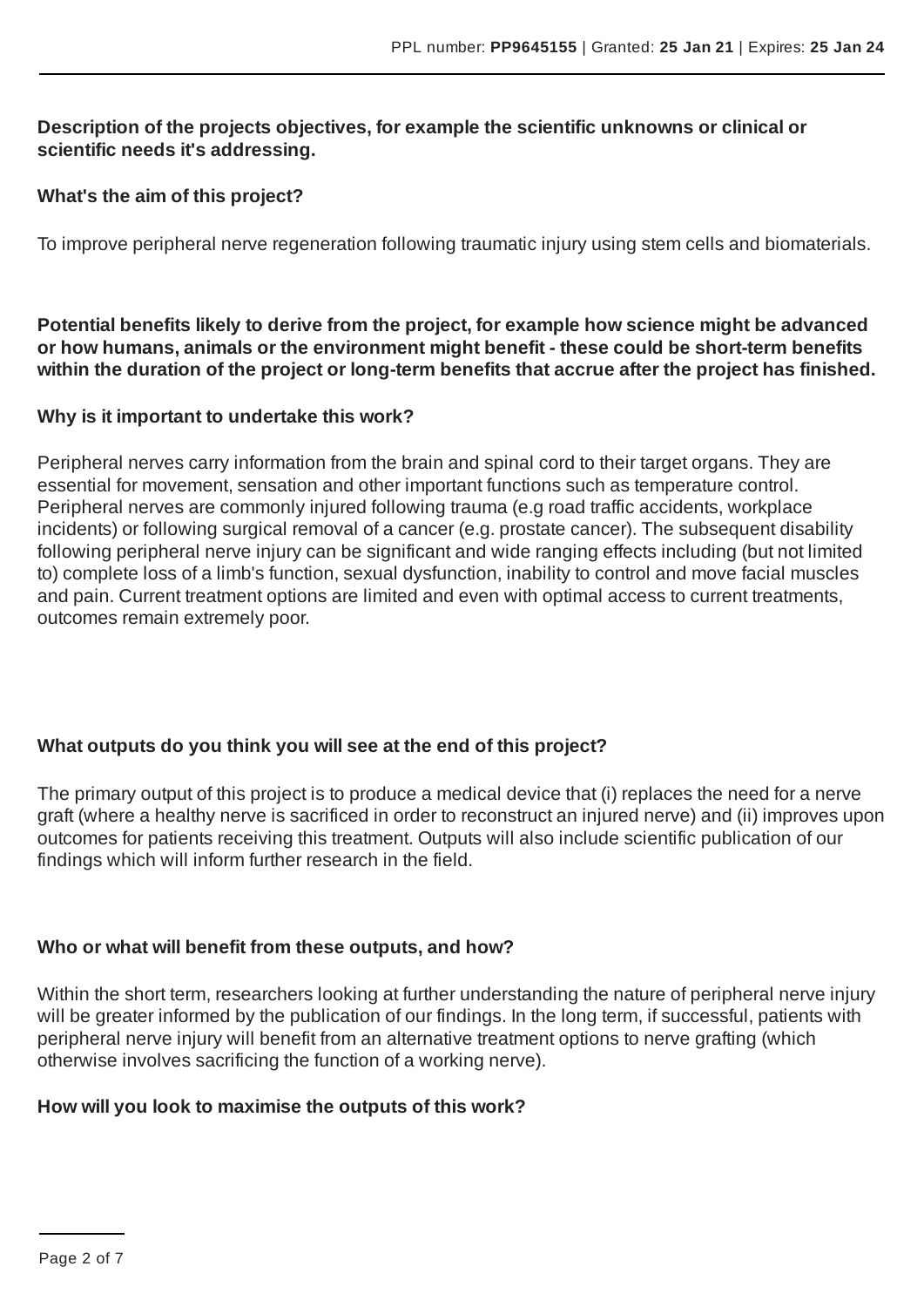All work, unsuccessful or successful will be submitted for publication. This will prevent duplication of work by other groups and guide further research direction. Our work is a collaboration between two groups with extensive experience in biomaterials and peripheral nerve, by combining expertise we increase the chance of success.

#### **Species and numbers of animals expected to be used**

• Rats: 300

# **Predicted harms**

**Typical procedures done to animals, for example injections or surgical procedures, including duration of the experiment and number of procedures.**

#### **Explain why you are using these types of animals and your choice of life stages.**

We have chosen to conduct the experiments described on adult rats for the following reasons:

- We have considerable expertise evaluating a similar medical device in rats, and taking this treatment into human trials. This expertise allows us to better plan the experiments required, such that only a minimum number of animals are required.
- The rat sciatic nerve model is similar in size to a human digital nerve and it is therefore pragmatic for suturing biomaterial conduit interventions.
- The rat model of sciatic nerve injury is used by many other researchers internationally and the outcome measures are well documented; therefore by utilising a well established model, it is easier for our research to be appropriately scrutinised and compared to other findings. Additionally, there is less need for other groups to duplicate this research, thereby reducing the overall need for further animal research.
- Rats undergo nerve regeneration at a fast rate. Therefore we can assess the outcomes of the experiment in less time, hence minimising animal suffering.
- Immature rats have an even greater capacity for regeneration, such that this may limit the ability to accurately evaluate the benefit of the experimental treatment. In addition, the nerves that we would seek to reconstruct are much smaller and the repair would be less representative of a human repair, nor would the creation of an appropriate sized defect be possible.

#### **Typically, what will be done to an animal used in your project?**

Rats will undergo a surgical procedure whereby a nerve to one leg will be cut and then repaired through a variety of methods, including the experimental treatments we are investigating. The majority of rats will then not require a further surgical procedure. They will be monitored closely to support their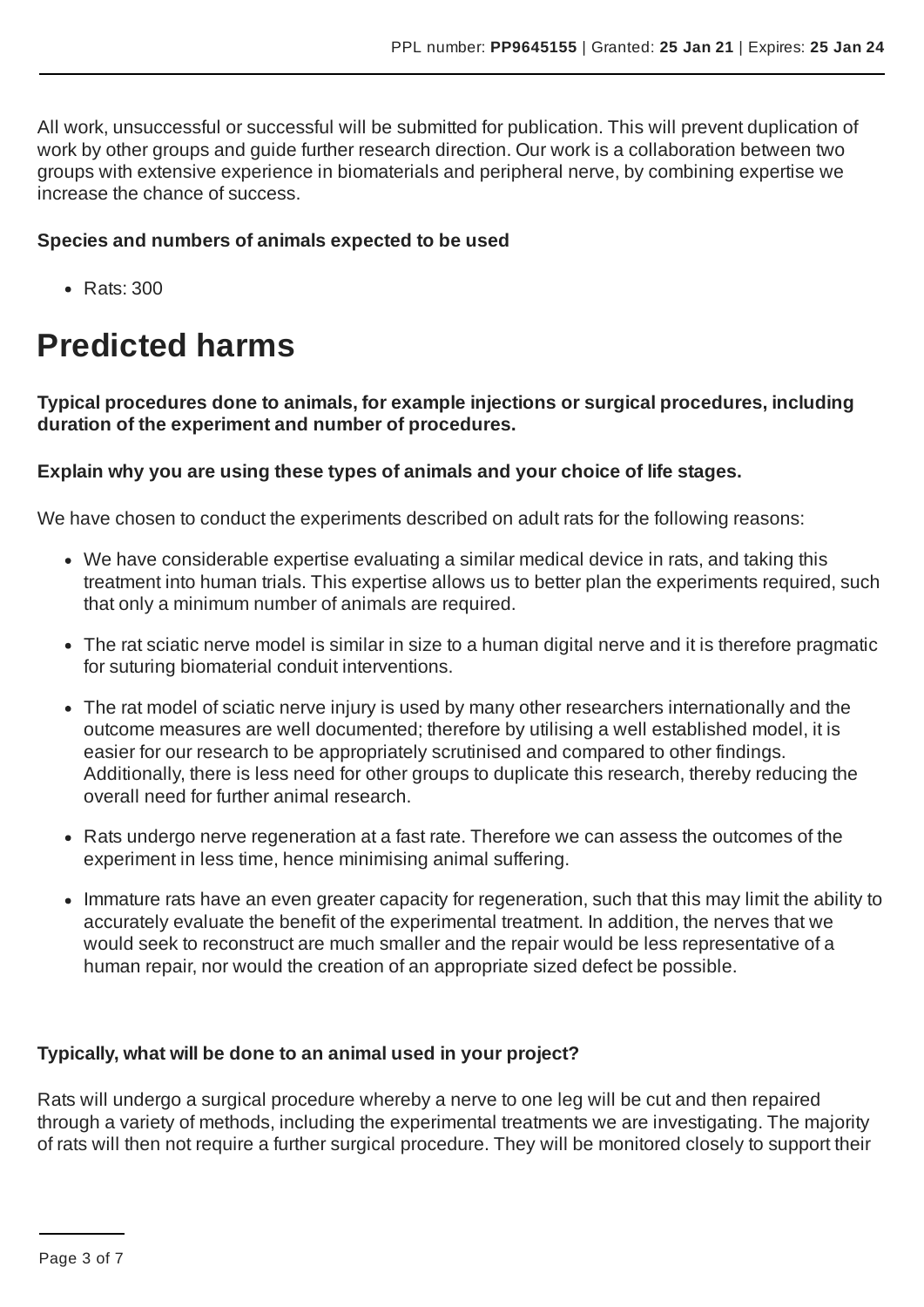welfare to the time points already listed. During this time, behavioural studies will also be conducted. For the majority of animals, at set time points, they will be humanely culled and their tissues closely examined to obtain the experimental outcomes. For a subset of rats, they will undergo a further general anaesthetic to allow testing of the nerves function. These rats will be humanely culled prior to recovery from anaesthetic.

#### **What are the expected impacts and/or adverse effects for the animals during your project?**

Animals are expected to experience mild postoperative pain in the short term and this will be ameliorated with pain-killers. There is likely to be some reduction in function to the limb with the nerve injury. In our experience this does not seem to effect the rats mobility or cause any signs of distress.

In the long-term models (3-6 months), animals could undergo autotomy, where the rat chews the nails of the numb hindpaw. We will mitigate this by housing in groups with a calm environment and the use of strains not thought to exhibit autotomy and, therefore, expect autotomy to be less than 10%.

#### **Expected severity categories and the proportion of animals in each category, per species.**

#### **What are the expected severities and the proportion of animals in each category (per animal type)?**

All animals are expected to experience moderate severity outcomes due to them all undergoing a surgical procedure resulting in reduction in the function of one limb

#### **What will happen to animals at the end of this project?**

Killed

# **Replacement**

**State what non-animal alternatives are available in this field, which alternatives you have considered and why they cannot be used for this purpose.**

#### **Why do you need to use animals to achieve the aim of your project?**

We have created an artificial nerve graft that has been tested successfully in the laboratory but prior to testing in a human would need further evaluation in an animal to ensure safety and effectiveness of its use in a similar environment to those injuries seen in humans. Human injuries tend not to be standardised and it is very difficult to control for a multitude of variables as is possible in an animal model.

#### **Which non-animal alternatives did you consider for use in this project?**

We have tested materials in the laboratory cell culture models with nerve cells and stem cells to choose the material most likely to be successful prior to animal trials. Moving forward from here, animal studies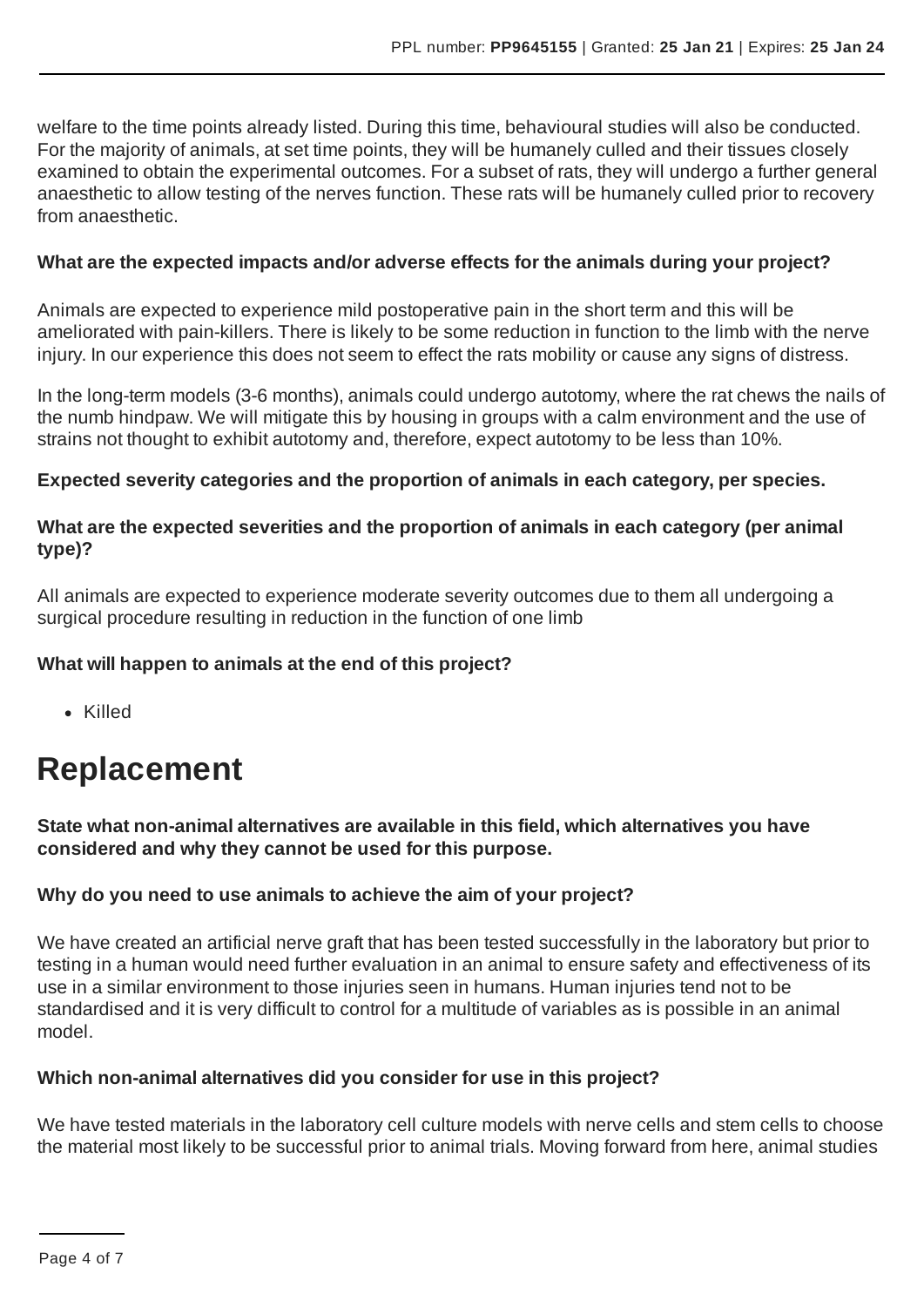are an essential next stage to ensure safety before considering placing these devices in humans.

#### **Why were they not suitable?**

Laboratory testing of materials to assess nerve cell and stem cell growth has been considered suitable and carried out, however, this information is not sufficient to move toward human trials.Animal studies would be required prior to human studies to maximise human safety.

### **Reduction**

**Explain how the numbers of animals for this project were determined. Describe steps that have been taken to reduce animal numbers, and principles used to design studies. Describe practices that are used throughout the project to minimise numbers consistent with scientific objectives, if any. These may include e.g. pilot studies, computer modelling, sharing of tissue and reuse.**

#### **How have you estimated the numbers of animals you will use?**

Within each experimental group we will use 8 rats. There are 4 experimental groups. Each timepoint will require 32 rats. We estimate utilising at least 8 time points.

#### **What steps did you take during the experimental design phase to reduce the number of animals being used in this project?**

Only one material hydrogel is being taken forward via this project as other potential materials were tested using non-animal laboratory techniques thereby reducing the number of animals required. Full review of the published literature has been undertaken to ensure that there is not undue duplication of experimentation.

#### **What measures, apart from good experimental design, will you use to optimise the number of animals you plan to use in your project?**

- Close monitoring of animal welfare to reduce the risk of loss animal loss.
- Any adjustments to materials considered would be tested in the laboratory before testing in animals.

### **Refinement**

**Give examples of the specific measures (e.g., increased monitoring, post-operative care, pain management, training of animals) to be taken, in relation to the procedures, to minimise welfare**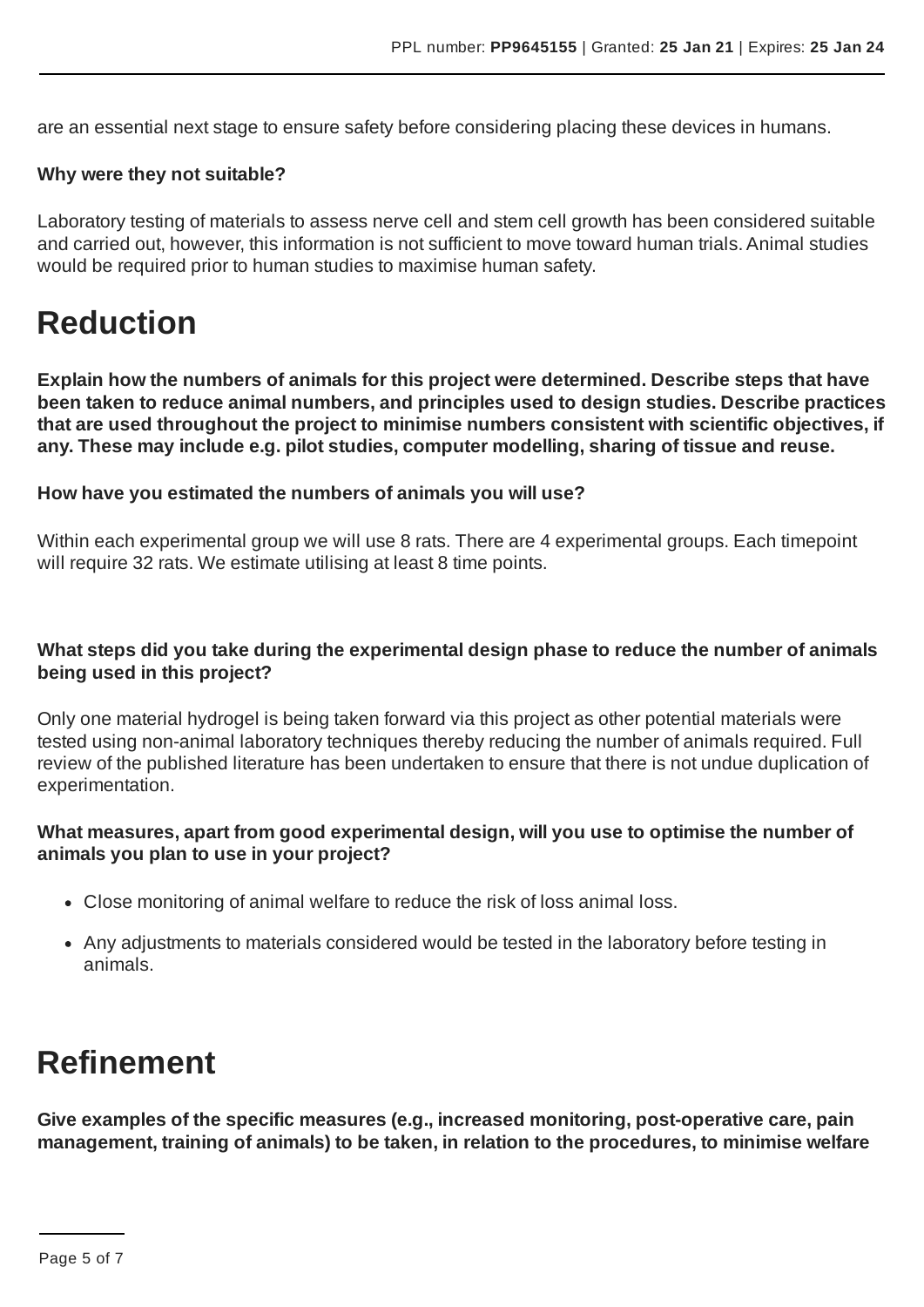**costs (harms) to the animals. Describe the mechanisms in place to take up emerging refinement techniques during the lifetime of the project.**

#### **Which animal models and methods will you use during this project? Explain why these models and methods cause the least pain, suffering, distress, or lasting harm to the animals.**

From our experience gained over the past years using these animal models, it is apparent that the experimental procedures described in this application do not greatly affect the well being of the animals. The majority of described procedures are carried out whilst the animals are fully anaesthetised. The animals do not appear to have persistent adverse effects from the anaesthesia. From past experience, after the nerve injury, the animals do not show any behavioural signs of pain whether the nerve repair is carried out immediately or with delay. Nerve injury with/without repair can partially affect the gait, but has little effect on the mobility of the animals. The insertion of the nerve conduit at the site of repair does not affect the mobility of the animal, because the biomaterial is soft and flexible, and after harvest histology, showed no signs of adhesion or inflammation in past experiments.

In the long-term models (3-6 months), animals could undergo autotomy. This will be mitigated by using strains of animals that are not expected to show autotomy and using refined animal care strategies.

#### **Why can't you use animals that are less sentient?**

The intervention requires suturing of nerve endings to a device.At a more immature life stage repair is more difficult and less likely to be representative of the repair used in humans. Additionally, at a nonadult stage, the ability to self-regenerate nerve is much greater, and therefore would not accurately evaluate the efficacy of the device being tested. Recovery of function secondary to the intervention is an important experimental outcome therefore utilising only terminally anaesthetised animals would not allow this to be observed.

#### **How will you refine the procedures you're using to minimise the welfare costs (harms) for the animals?**

All animals will be monitored closely for any signs of pain or distress, especially in the immediate postoperative period.Analgesia will be provided where necessary and consultation with the NVO if there are other concerns.

#### **What published best practice guidance will you follow to ensure experiments are conducted in the most refined way?**

We will follow best practice guidance published by the National Centre for Replacement, Refinement and Reduction.

#### **How will you stay informed about advances in the 3Rs, and implement these advances effectively, during the project?**